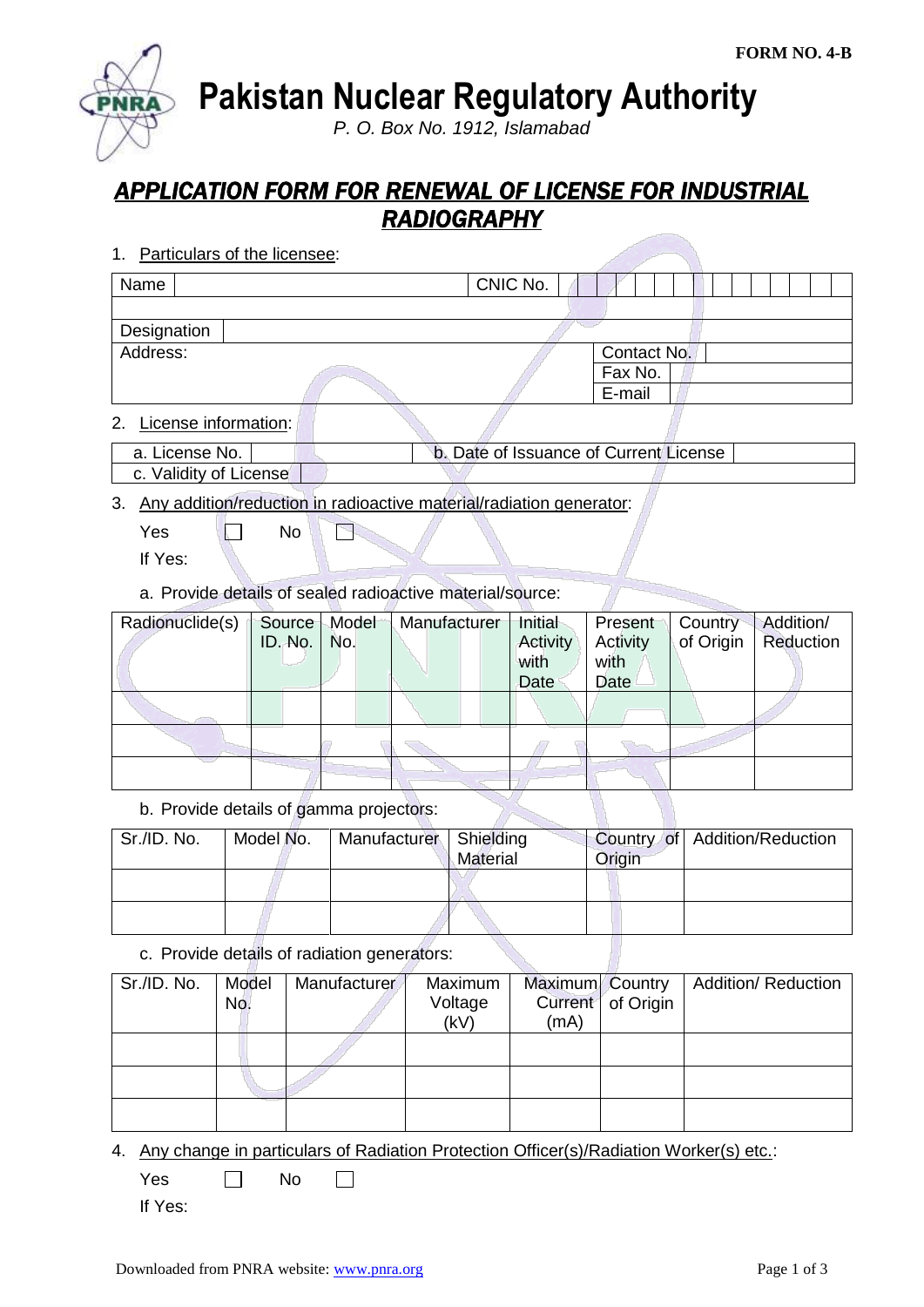Provide details below:

| Name                                    | Designation | CNIC No.                                                                                                                                                                                                                                                                                                                                                                                                                                                                       | Age                               | Qualification                                 | Experience/<br>Training                 | Left<br>Joined |
|-----------------------------------------|-------------|--------------------------------------------------------------------------------------------------------------------------------------------------------------------------------------------------------------------------------------------------------------------------------------------------------------------------------------------------------------------------------------------------------------------------------------------------------------------------------|-----------------------------------|-----------------------------------------------|-----------------------------------------|----------------|
|                                         |             |                                                                                                                                                                                                                                                                                                                                                                                                                                                                                |                                   |                                               |                                         |                |
|                                         |             |                                                                                                                                                                                                                                                                                                                                                                                                                                                                                |                                   |                                               |                                         |                |
|                                         |             |                                                                                                                                                                                                                                                                                                                                                                                                                                                                                |                                   |                                               |                                         |                |
| 5.                                      |             | Status of previous inspection recommendations:                                                                                                                                                                                                                                                                                                                                                                                                                                 |                                   |                                               |                                         |                |
|                                         |             |                                                                                                                                                                                                                                                                                                                                                                                                                                                                                |                                   |                                               |                                         |                |
|                                         |             |                                                                                                                                                                                                                                                                                                                                                                                                                                                                                |                                   |                                               |                                         |                |
| 6.                                      |             | Details of radiation incident/accident occurred during previous licensing period (if any):                                                                                                                                                                                                                                                                                                                                                                                     |                                   |                                               |                                         |                |
|                                         |             |                                                                                                                                                                                                                                                                                                                                                                                                                                                                                |                                   |                                               |                                         |                |
|                                         |             |                                                                                                                                                                                                                                                                                                                                                                                                                                                                                |                                   |                                               |                                         |                |
| License Fee Information:<br>$7_{\cdot}$ |             |                                                                                                                                                                                                                                                                                                                                                                                                                                                                                |                                   |                                               |                                         |                |
|                                         |             | a) License renewal fee may be submitted via Askari Bank (All branches). The Askari<br>bank challan may be obtained from respective Regional Directorate or may be<br>downloaded from: https://www.pnra.org/bankChalan.asp                                                                                                                                                                                                                                                      |                                   |                                               |                                         |                |
|                                         |             | <b>OR</b>                                                                                                                                                                                                                                                                                                                                                                                                                                                                      |                                   |                                               |                                         |                |
|                                         |             | b) License renewal fee may be submitted via Pay Order/Bank Draft in favor of "Director<br>Finance PNRA, Islamabad". In this case, please provide the following details:                                                                                                                                                                                                                                                                                                        |                                   |                                               |                                         |                |
|                                         |             |                                                                                                                                                                                                                                                                                                                                                                                                                                                                                |                                   |                                               |                                         |                |
|                                         |             |                                                                                                                                                                                                                                                                                                                                                                                                                                                                                |                                   |                                               |                                         |                |
|                                         |             |                                                                                                                                                                                                                                                                                                                                                                                                                                                                                |                                   |                                               |                                         |                |
|                                         |             | and the company                                                                                                                                                                                                                                                                                                                                                                                                                                                                | <b>The Company of the Company</b> | and the state of the state                    |                                         |                |
|                                         |             |                                                                                                                                                                                                                                                                                                                                                                                                                                                                                |                                   |                                               |                                         |                |
| issued thereto.                         |             | I, hereby, affirm that all the particulars given above are correct to the best of my<br>knowledge and belief and I undertake to abide by the provisions of PNRA Ordinance - 2001,<br>Regulations for the Licensing of Radiation Facility (ies) other than Nuclear Installation(s) -<br>PAK/908, all other applicable PNRA Regulations, imposed license conditions and directives<br>issued by the Authority from time to time including any guidelines or amendments/revisions |                                   |                                               |                                         |                |
|                                         |             |                                                                                                                                                                                                                                                                                                                                                                                                                                                                                |                                   | Signature of the Licensee: __________________ |                                         |                |
|                                         |             |                                                                                                                                                                                                                                                                                                                                                                                                                                                                                |                                   |                                               | Dated: ___________________              |                |
|                                         |             |                                                                                                                                                                                                                                                                                                                                                                                                                                                                                |                                   |                                               | Seal of Office: _______________         |                |
|                                         |             |                                                                                                                                                                                                                                                                                                                                                                                                                                                                                |                                   |                                               | <u> 1989 - Johann Barbara, martin a</u> |                |
|                                         |             |                                                                                                                                                                                                                                                                                                                                                                                                                                                                                |                                   |                                               |                                         |                |

Please check the following documents are attached/submitted:

- i. Updated list along with annual dose record of radiation workers<br>
ii. Updated inventory of radioactive material/radiation generator<br>
ii. List of updated/revised documents e.g. RPP, etc.(if any)<br>
v. Copy of CNIC(s) of new
- ii. Updated inventory of radioactive material/radiation generator
- iii. List of updated/revised documents e.g. RPP, etc.(if any)
- iv. Copy of CNIC(s) of newly appointed radiation workers<br>v. Qualification and experience certificate of newly appointed worker(s) Y
- v. Qualification and experience certificate of newly appointed worker(s)  $\sqrt{ }$ <br>Vi. Pay Order/Bank Draft/Copy of Bank Challan vi. Pay Order/Bank Draft/Copy of Bank Challan

| Yes | No |  |
|-----|----|--|
| Yes | No |  |
| Yes | No |  |
| Yes | No |  |
| Yes | No |  |
| Yes | No |  |